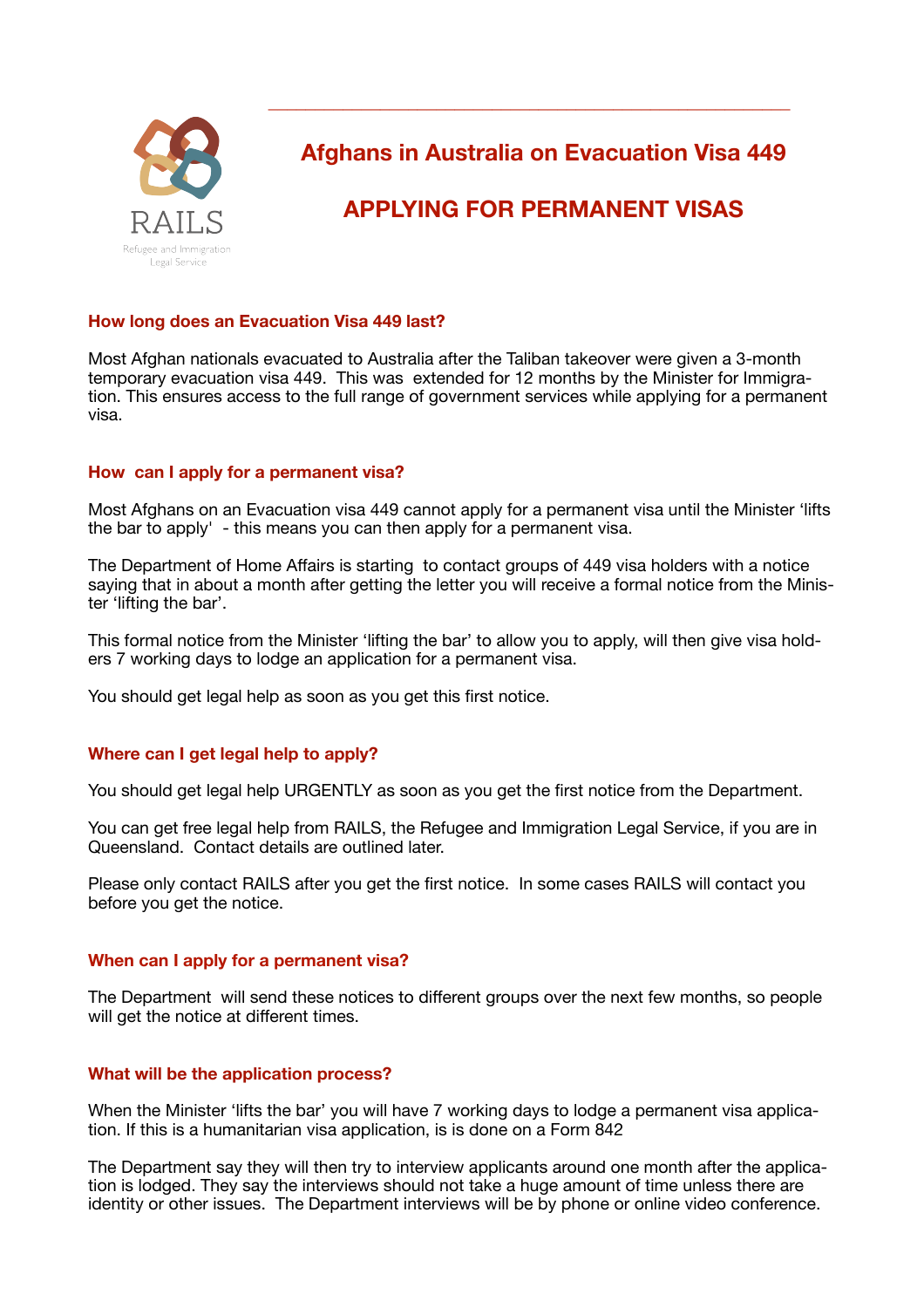#### **What if I already applied for a permanent visa before entering Australia?**

Some people on 449 visas may have already lodged a valid humanitarian or other permanent visa application before coming to Australia. If this is the case you might not have to wait for a Department letter to 'lift the bar'.

If this is your particular situation then you should get urgent legal advice about what is the correct process towards a permanent visa.

# **What can I do now? Bio-data**

Before the notification from the Department about 'lifting the bar' you can start to get ready to make your applications for a permanent visa.

An important part is to prepare 'bio-data' for all applicants - that is details of identity, family, education, work and where you've lived. You can find these questions on [Form 842 which you can](https://immi.homeaffairs.gov.au/form-listing/forms/842.pdf)  [access online.](https://immi.homeaffairs.gov.au/form-listing/forms/842.pdf)

RAILS has documents online to show what bio-data is required - for the main applicant [\(click](https://www.rails.org.au/sites/default/files/2022-01/new%201-Attachment%20to%20form%20842%20Main%20applicant_0.pdf)  [here\)](https://www.rails.org.au/sites/default/files/2022-01/new%201-Attachment%20to%20form%20842%20Main%20applicant_0.pdf) and for the other family members on the application [\(click here\)](https://www.rails.org.au/sites/default/files/2022-01/new-Attachment%20to%20Form%20842%20-%20secondary%20applicant.pdf) Or see the Bio-data and FOI tab at FOI [www.rails.org.au/education/afghan-community-info](http://www.rails.org.au/education/afghan-community-info)

#### **What can I do now? FOI request**

It is useful to know what information the Department of Home Affairs has about your case. A copy of your file can be obtained by lodging a "Freedom of Information' (FOI) request.

RAILS will help lodge this request at your first appointment. However, if you want to do this yourself before you see RAILS, then you can get someone to help you apply online on a Form 424A. Keep a copy of the form and of the email lodging it.

RAILS has a [document online to help you with the FOI request - Click here.](https://www.rails.org.au/sites/default/files/2022-01/Template%20FOI%20form.pdf) Or see the Bio-data and FOI tab at [www.rails.org.au/education/afghan-community-info](http://www.rails.org.au/education/afghan-community-info)

#### **What about proving identity?**

The Department of Home Affairs will need to be satisfied of the identity of you and your family. Try to collect any identity documents now, so that you can provide these with your application.

If you don't have all your identity documents, then the reasons for this should be explained by your lawyer in the application. If you don't have identity documents you should try to gather other information that shows your identity such as employment records, online profiles, resume/work history.

#### **All information must be true**

Do **not** provide non-genuine documents.

Do not listen if there are rumours in the community saying you should get false documents or say certain things in your interview. Listen to the advice from your lawyer. If any false or inaccurate documents are lodged there is a risk your visa will be cancelled or refused.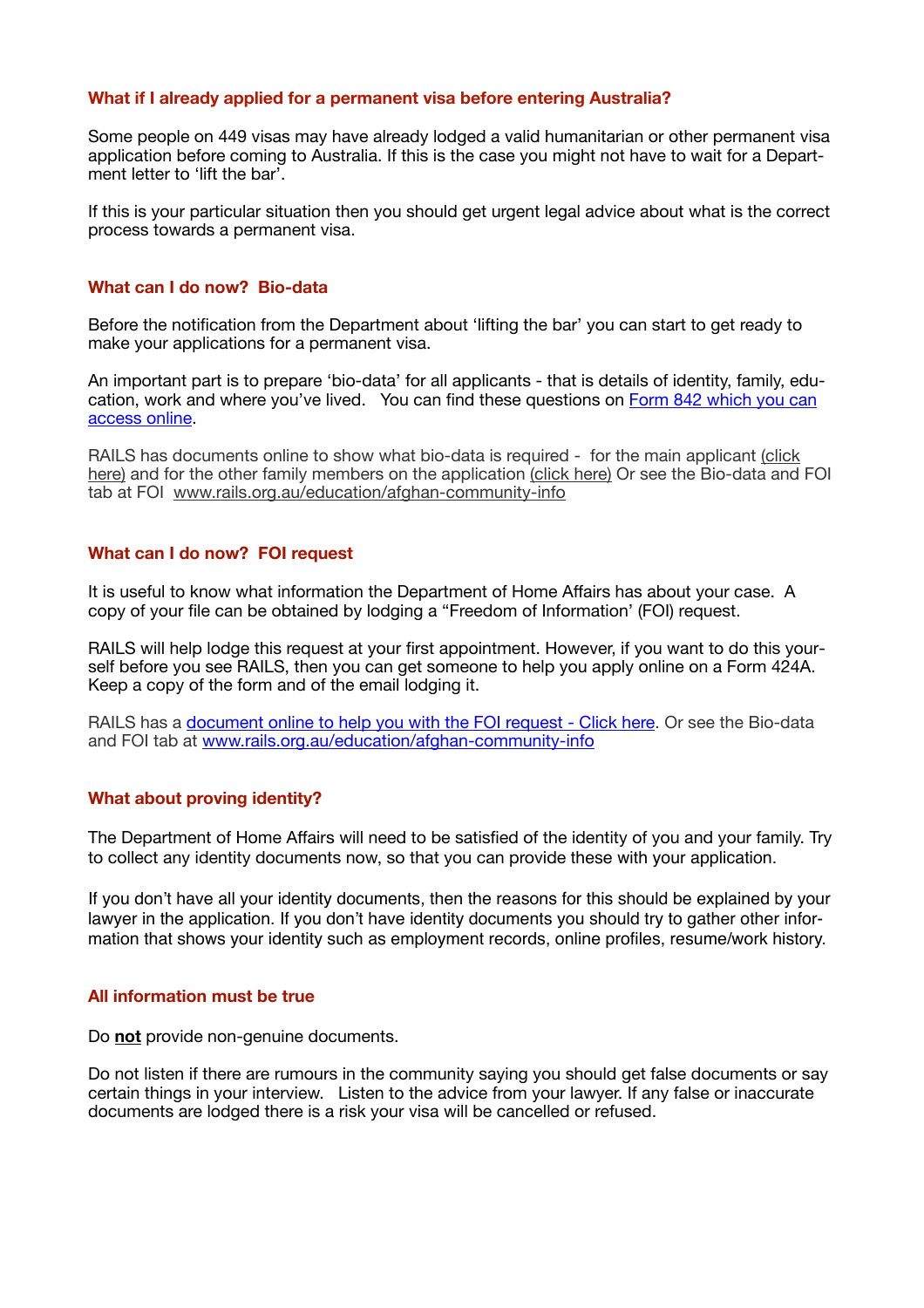# **The Character Test**

An important part of any permanent visa application is the 'Character test'. The Department of Home Affairs can refuse or cancel a visa application if they think a person does not pass the !character test". They look at whether someone has done any criminal or general conduct that might cause harm or risk to people in Australia. Some examples are crimes of violence, theft or drugs.

# **Family violence and the** !**Character test**"

The government also takes a strong stand against family violence when considering the 'Character test'.

In Australian law family violence is not only physical violence. It is also any actions, or threats, made against you, your family, your property and even your pets, that make you fear for your or your family"s safety and wellbeing.

Family violence happens in all different cultures and groups. It is mainly by men trying to dominate women. Australian law has grown stronger against family violence and requires partners to negotiate their relationship based on equal respect and non-violence.

## **Will a visa be refused or cancelled because of 'Character'?**

In deciding whether to refuse a visa because of character, the government looks at various factors.

In cases of family violence for example, this includes how serious any violence is, and whether the abuser has come to accept responsibility, and understands the effect of the violence and is taking steps to change. There are supports to help people keep safe from family violence and to help abusers try to stop their violence.

#### **What if my family are overseas?**

People on Evacuation 449 visas cannot sponsor other family members to Australia until they get a permanent resident visa.

Some family members who are overseas and are on 449 visas may be able to be added to a permanent resident application in Australia.

#### **Where can I get legal help to apply?**

RAILS will try to contact and make appointments with all Queensland 449 visa holders when they are about to get the first Department letter advising of the 'lifting of the bar'.

Please wait for RAILS to contact you. However urgently contact RAILS yourself if you are in one of these groups:

You get a notification from DHA about the Minister 'lifting the bar' to allow you to apply for a permanent visa.

You are an under 18 year old on a 449 Visa in Australia without your parents (an unaccompanied minors)

You are a 449 Visa holder and have experienced family violence in Australia.